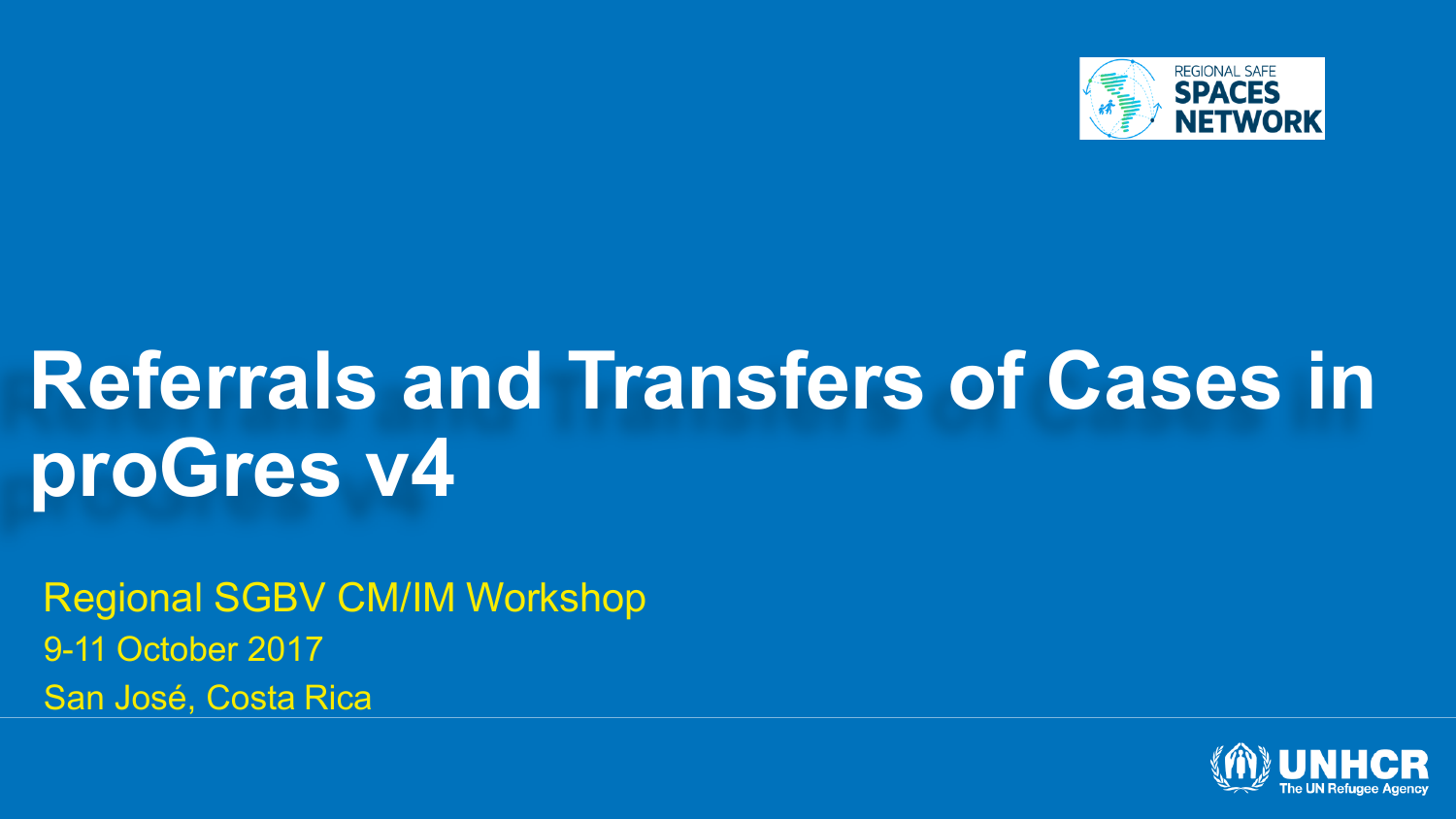

# **Learning Objectives**

- **Distinguish between referrals and transfers.**
- Clarify the points in your work flow when a referral or transfer of a case would take place.

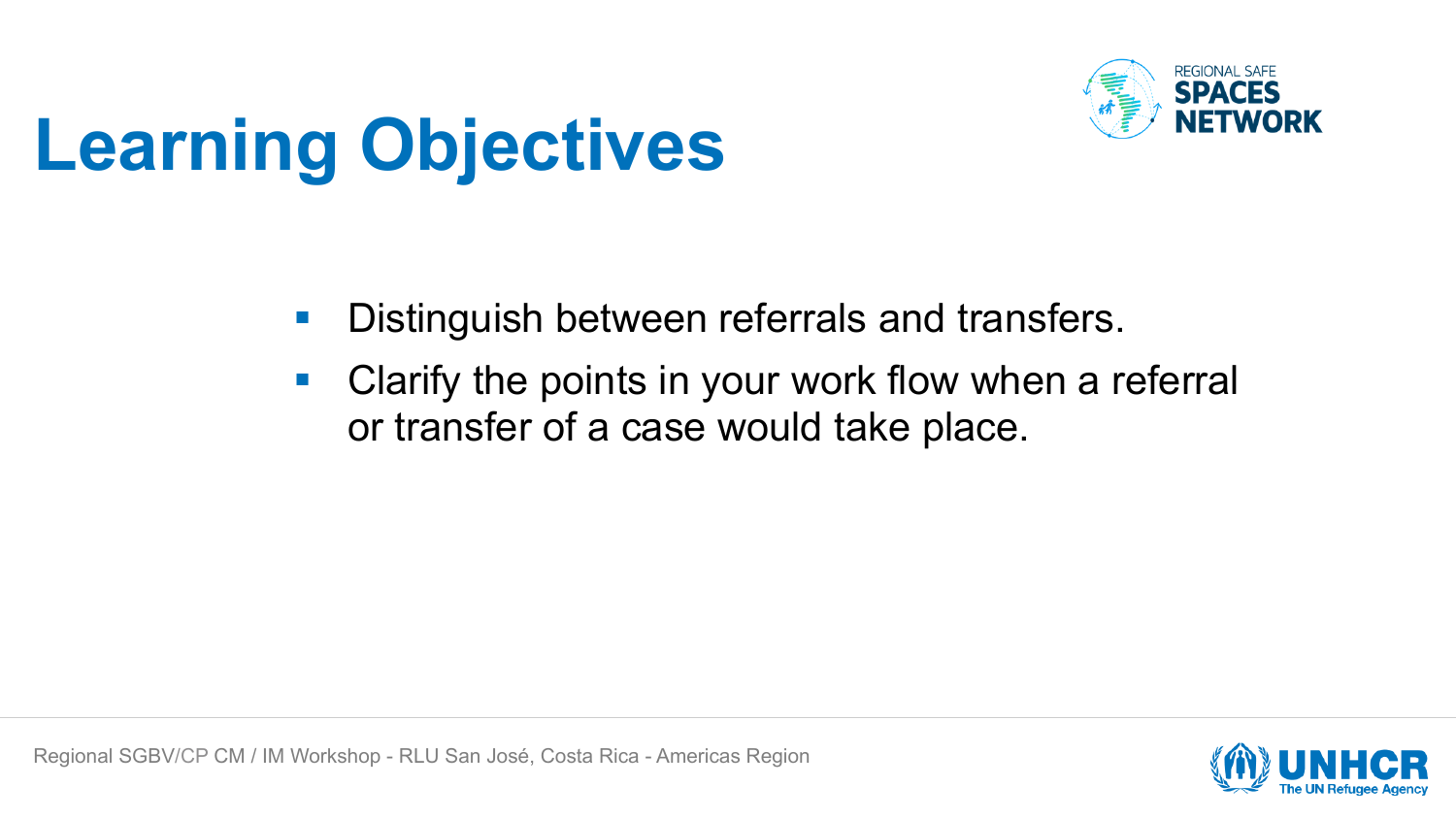

## **Review of terms**

- Entity
- Parent record; child record
- Security model

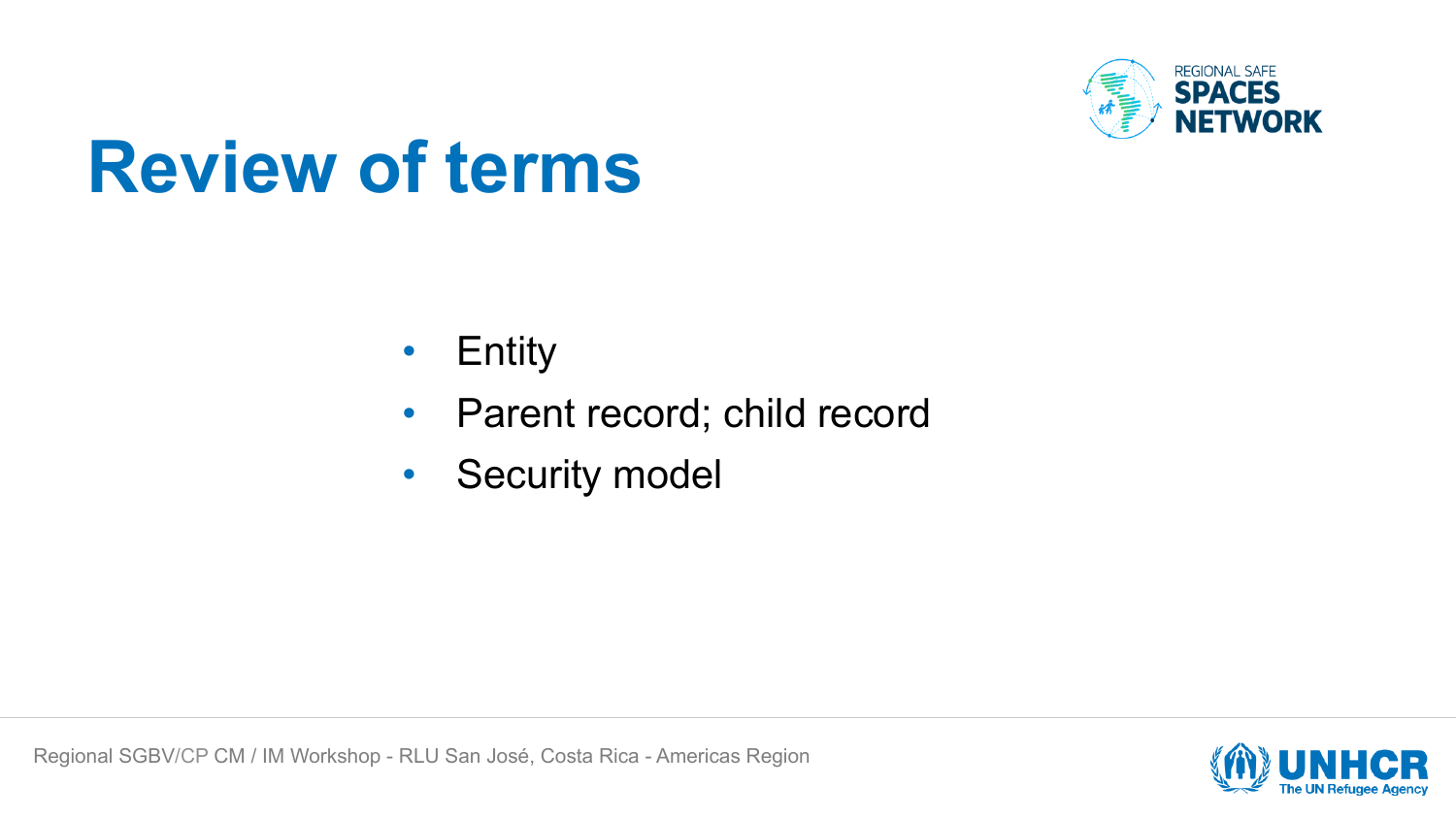# **Referral vs. Transfer**

#### **Referral**

#### **Transfer**

- Linking the survivor to services, providing information about the case to a different partner or unit on a need-to-know basis;
- No change in case ownership
- Handing over the case to another case management agency or a different unit within the same agency;
- Ownership of case is transferred.

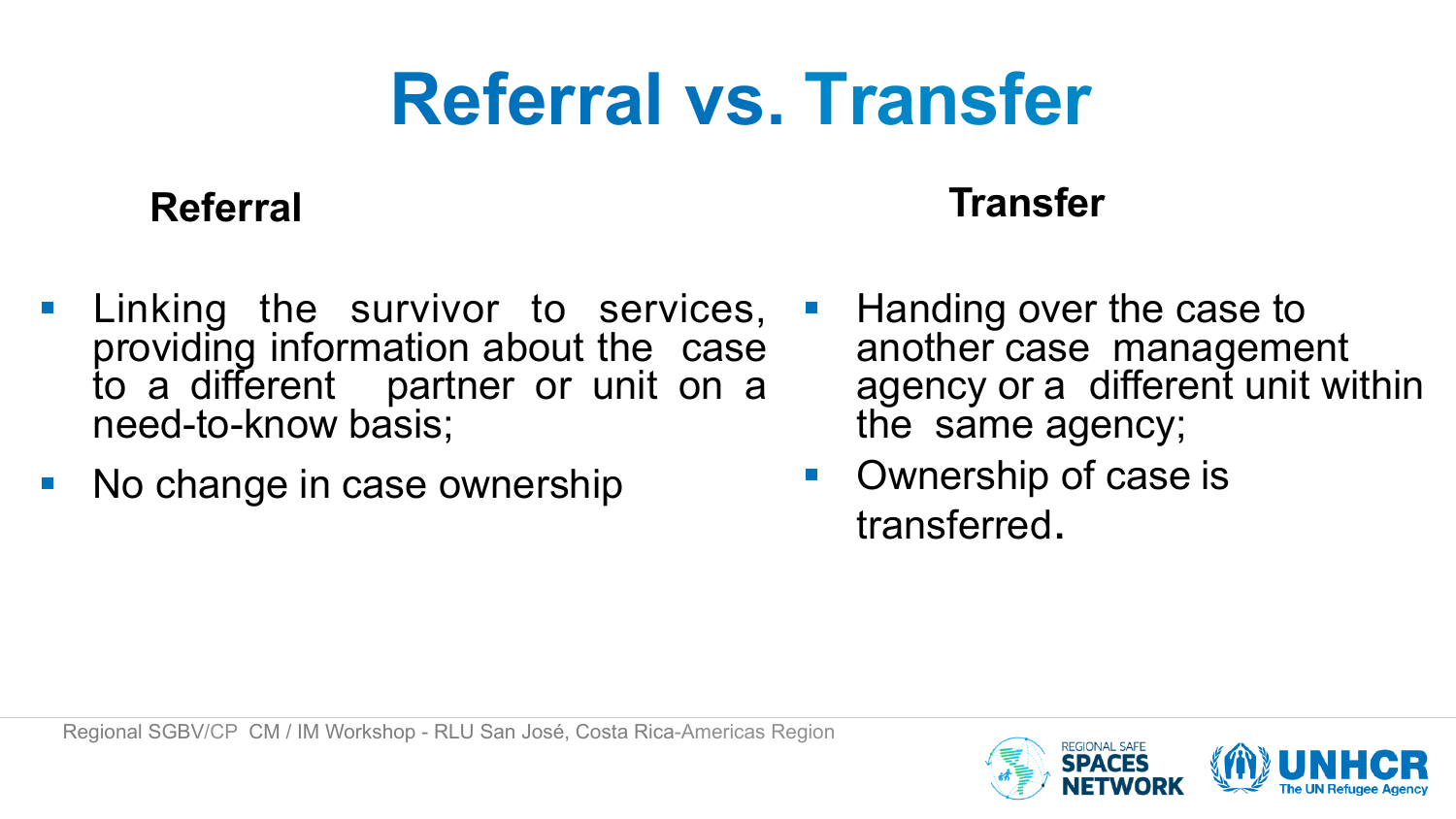

# **Referral from "parent record"**

■ Referrals can be made in proGres v4 for any of the following entities.

- **1. Individual**
- **2. Registration Group**
- **3. RSD Case**
- **4. SSD Case**
- **5. RST Case**
- **6. SGBV Case**
- **7. Child Protection Case**
- **8. Repatriation Case**
- **9. Fraud Case**

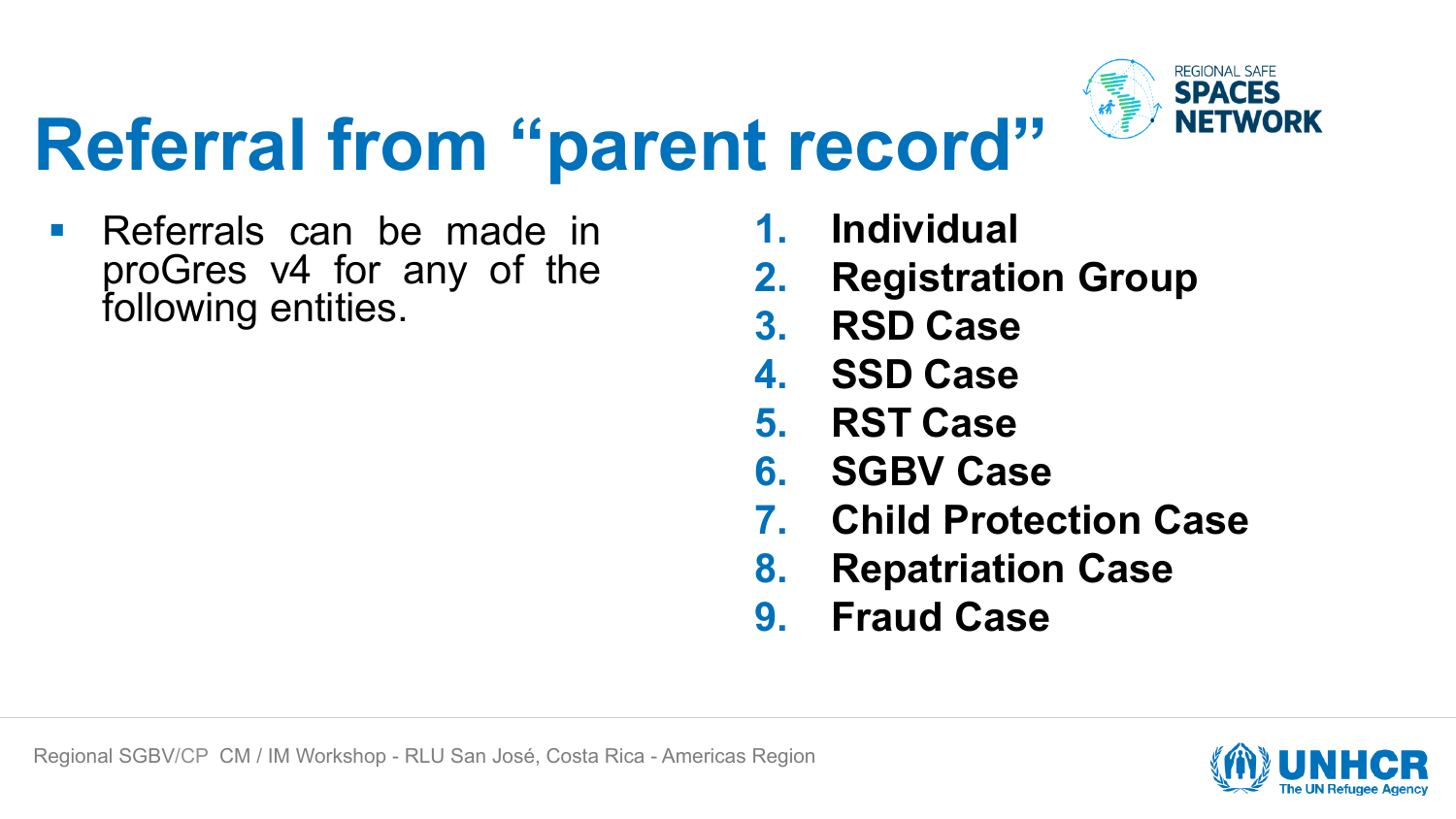# **Referral from "child record"**

- Whenever a Referral is created from one of the above, it is associated with both the Child record and the Parent Record.
- For example, if a Referral is Tor example, if a Referral is<br>created from an SGBV Incident it is  $\frac{4}{5}$ . associated to the SGBV Incident itself, but also to the corresponding SGBV Case.
- **1. SGBV Incident** (parent: SGBV Case)
- **2. SGBV Assessmen**t (parent: SGBV Case)
- 3. Best Interests Assessment **(BIA)**
	- **4. LP Incident** (parent: Individual)
		- **5. LP Assessment** (parent: Individual)
- **6. Counselling** (parent: Individual)
- **7. Communication** (parent: Individual)



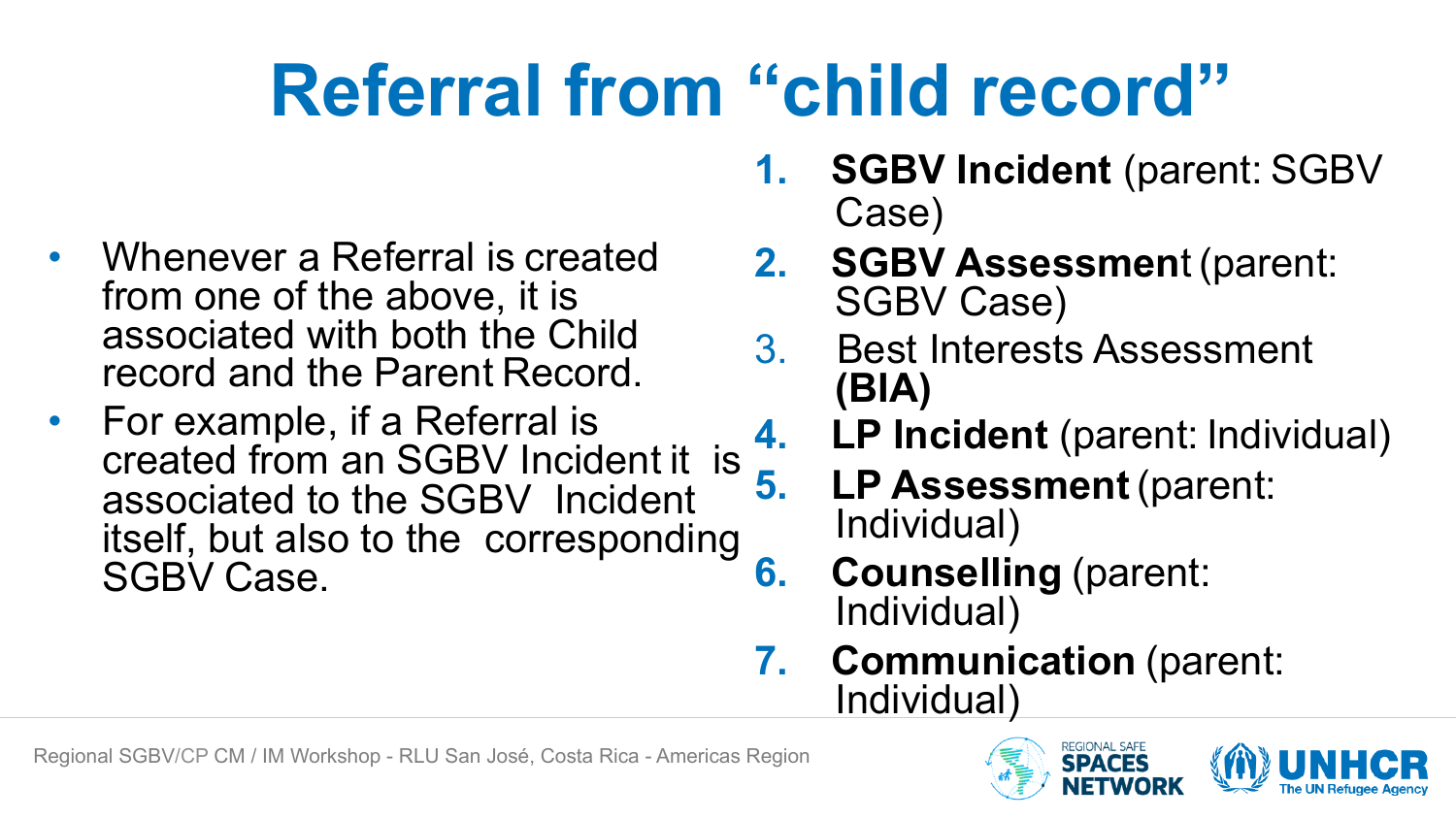

# **Referrals can be made to:**

- Non-proGres service -------> Partner not using unit proGres
- Service Provider (in -------> Partner using proGres proGres)
- proGres user Ø UNHCR user
- Service unit or sub-unit Ø UNHCR unit

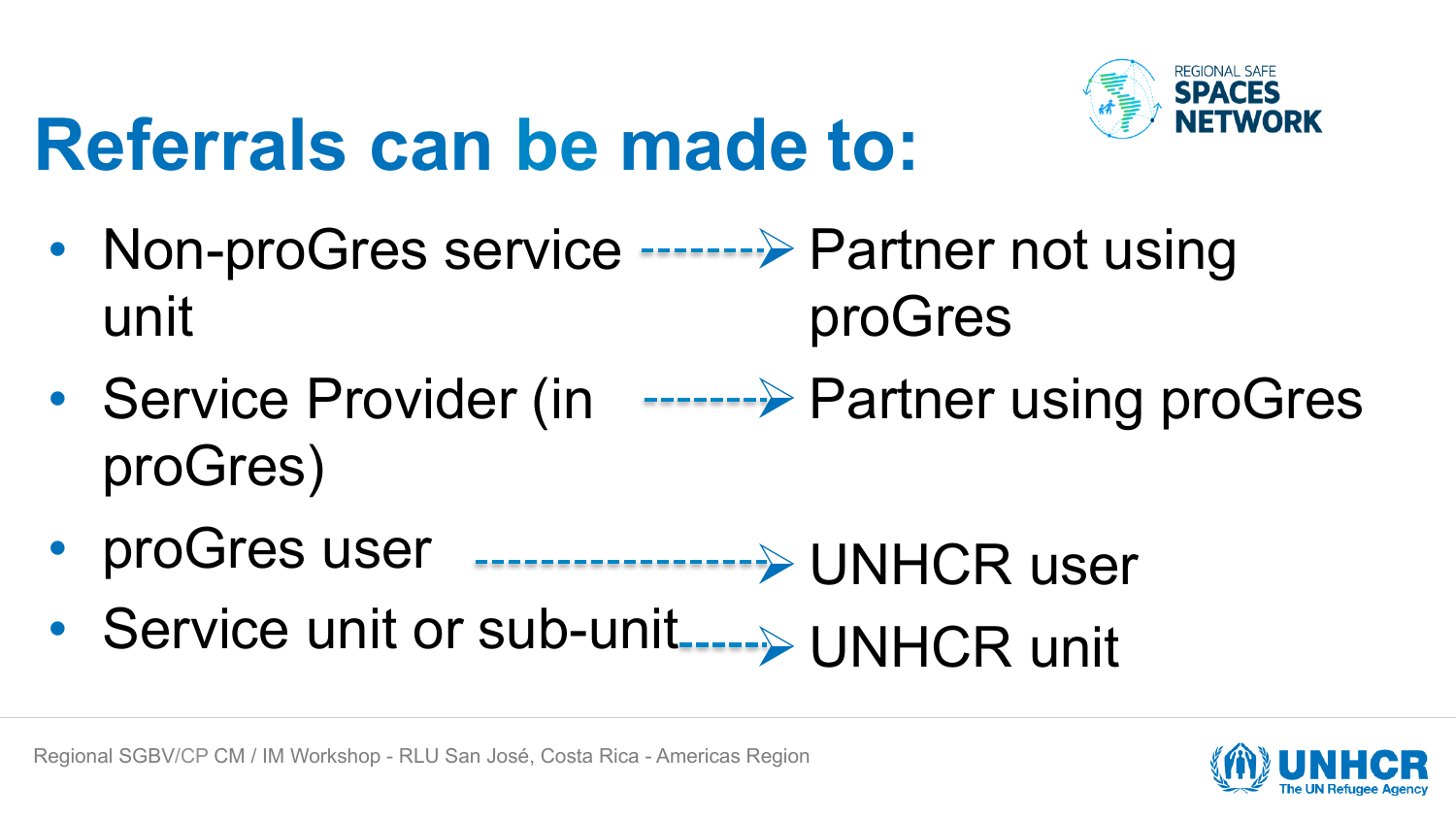## **Referral Status**



#### **Status Pending Recommendation** Pending Review **Pending** Acknowledgement Pending Action **Service Type** • If selected service type requires approval: • If selected service type does NOT require approval:



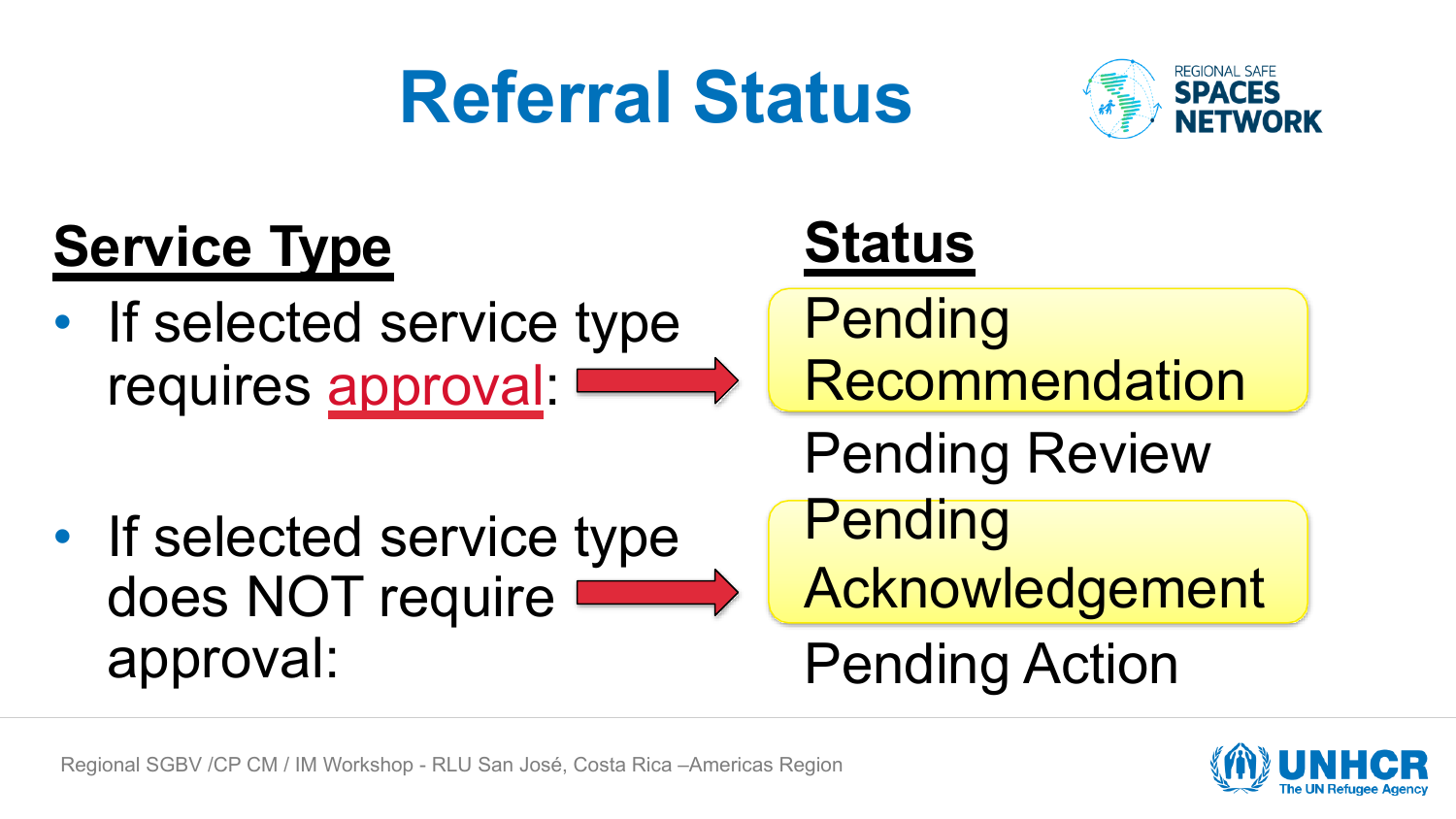

## **Notification of Referrals**



- § Due date of Referral can be set.
- Notification of Due Date will appear in the system of the user Referred from and Referred to if they are a proGres user.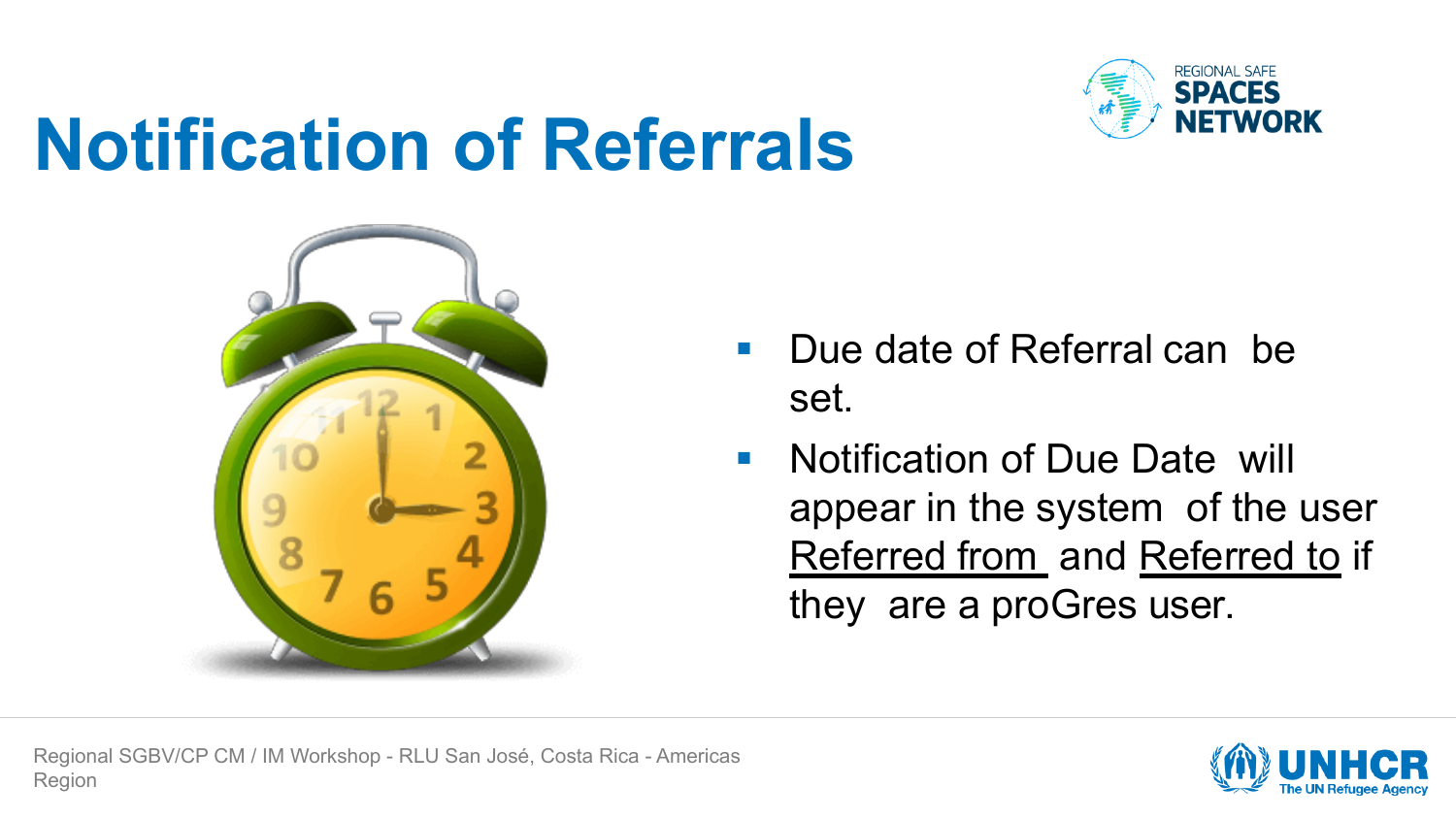# **Data Transfer Request**



- An Advanced or Intermediate user can transfer a record directly to another Advanced or Intermediate user in another. Business Unit.
- **Data Transfer Requests** are used whenever there is a need to request the transfer of one or several records to another Business Unit and the user does not have the necessary permissions in the target Business Unit. **Business Unit #1**

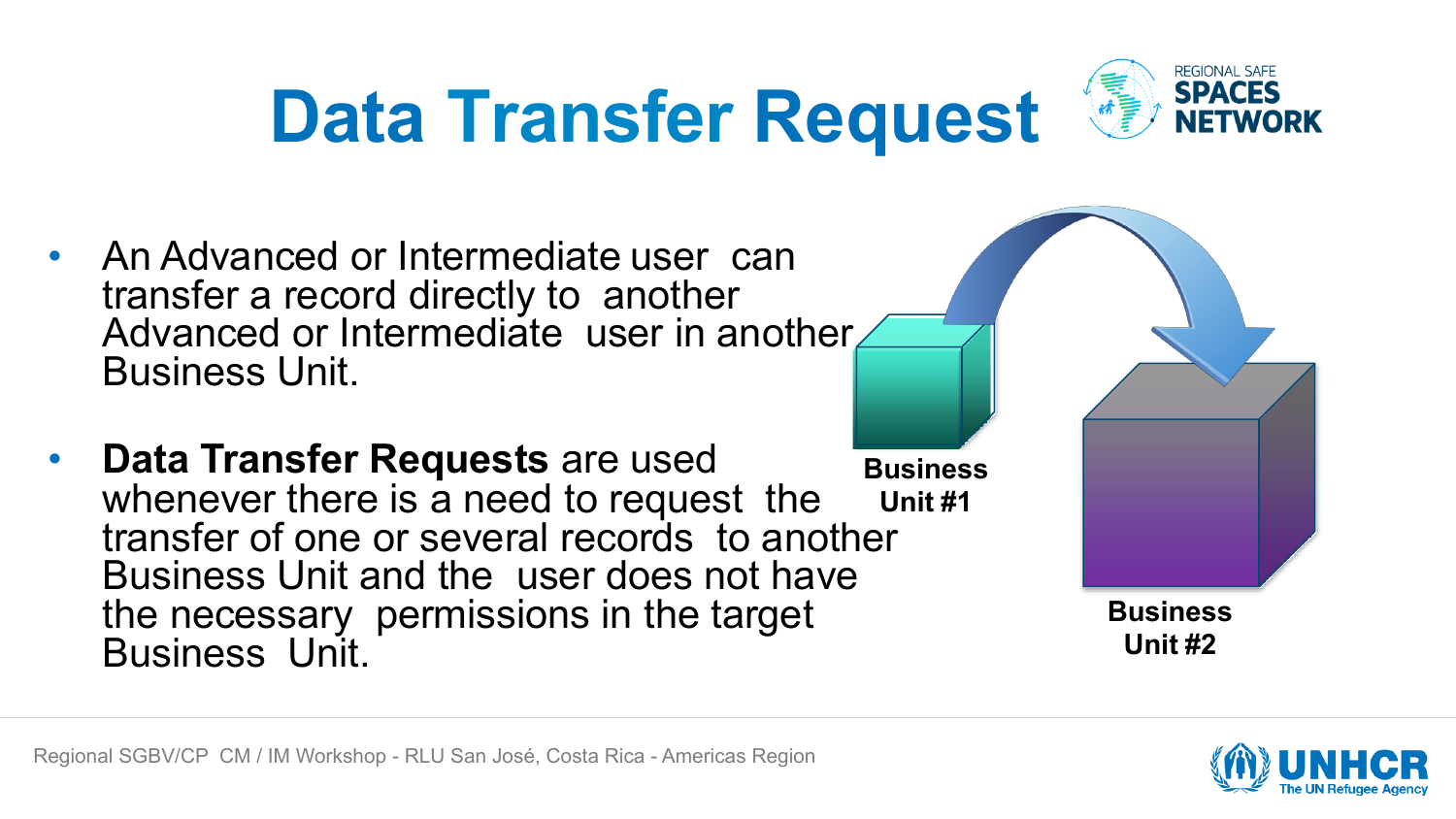# **Data Transfer Request (continued)**

• When transferring an individual record, you must also make a few choices on what to transfer by checking Yes/No:

- **Transfer Related Child** Protection Cases?
- Ø Transfer Related RSD Cases?

Ø Transfer Related Fraud Cases?

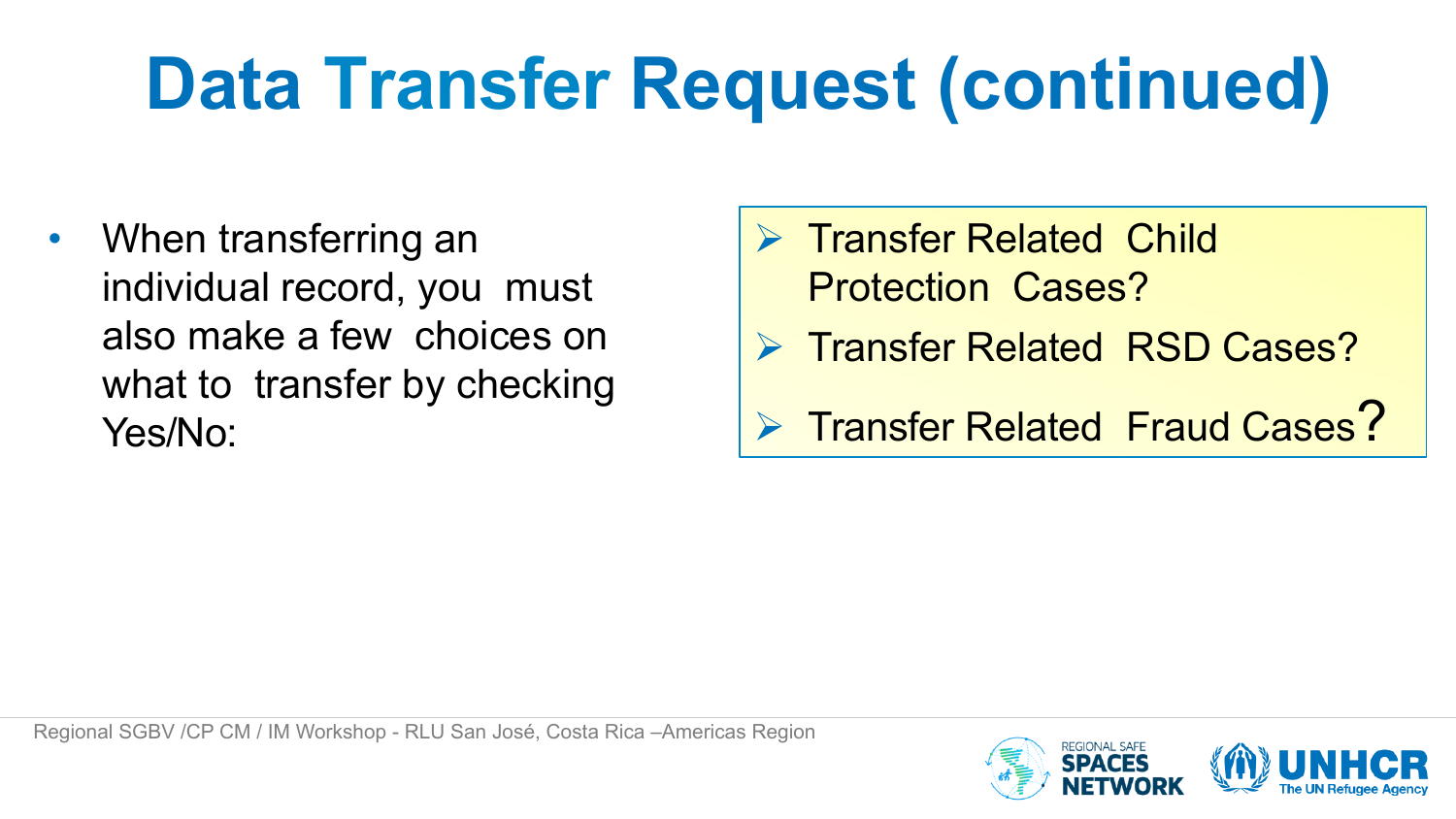# **Data Transfer Request process flow**

#### **Request Status Outcomes**

- § Pending Submission
- **Pending Decision**
- § Pending Transfer
- § Request Rejected
- **•** Transferred
- **•** Transfer failed

(See p.36 in DTR User Guide for diagram)

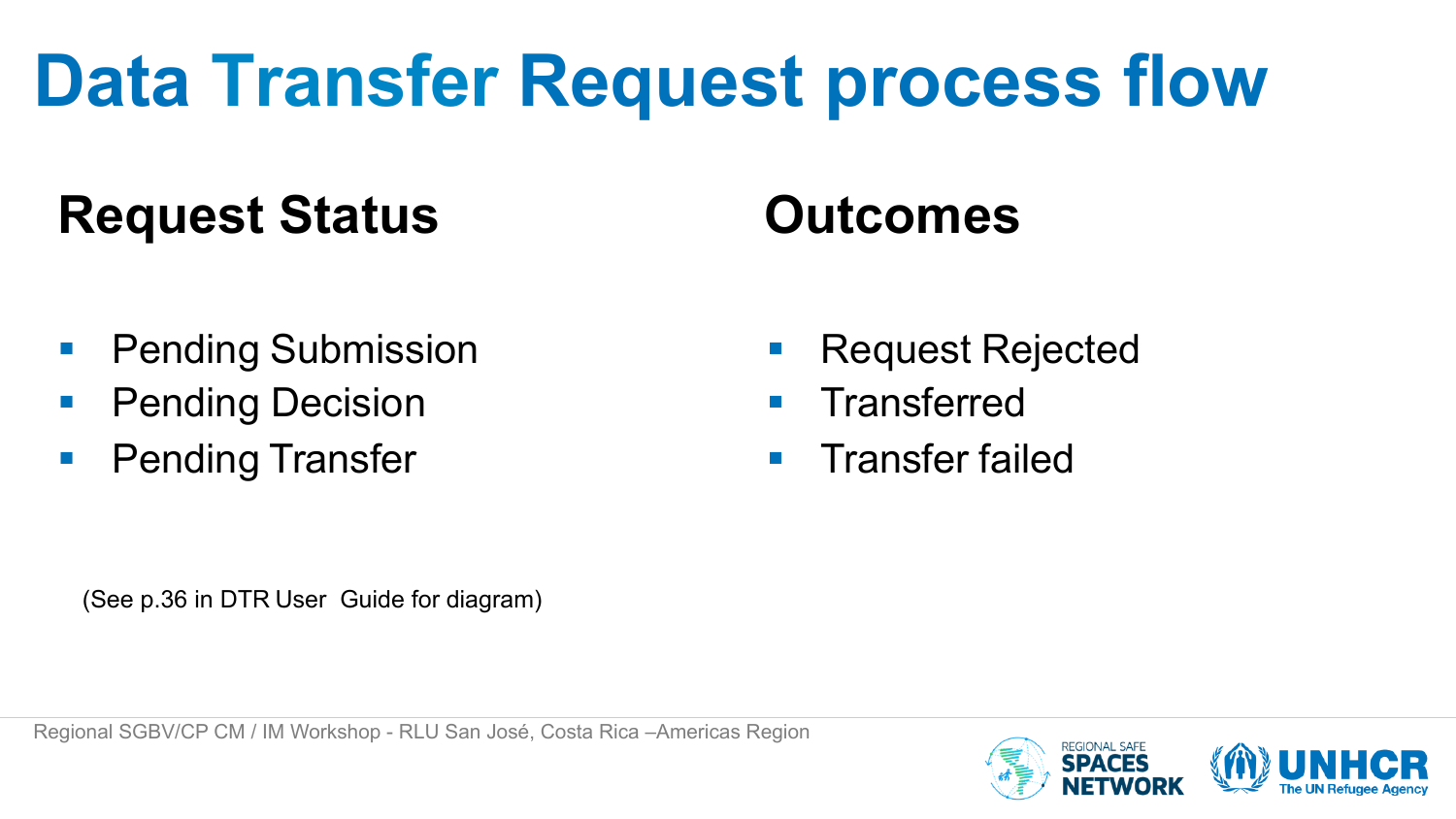### **ACTIVITY: Guided Simulation of Referral and Transfer in proGres v4**

#### **30 minutes: 15 min**

- 1. Each participant will receive a role.
- 2. Read the COLOR card you have been given. Listen to the guided instructions and join in when the role indicated on your card arises.
- 3. Roles include:
	- **Staff members** –
	- **Form** –
	- **Process**
	- **System error!**



Regional SGBV /CP CM / IM Workshop - RLU San José, Costa Rica –Americas Region

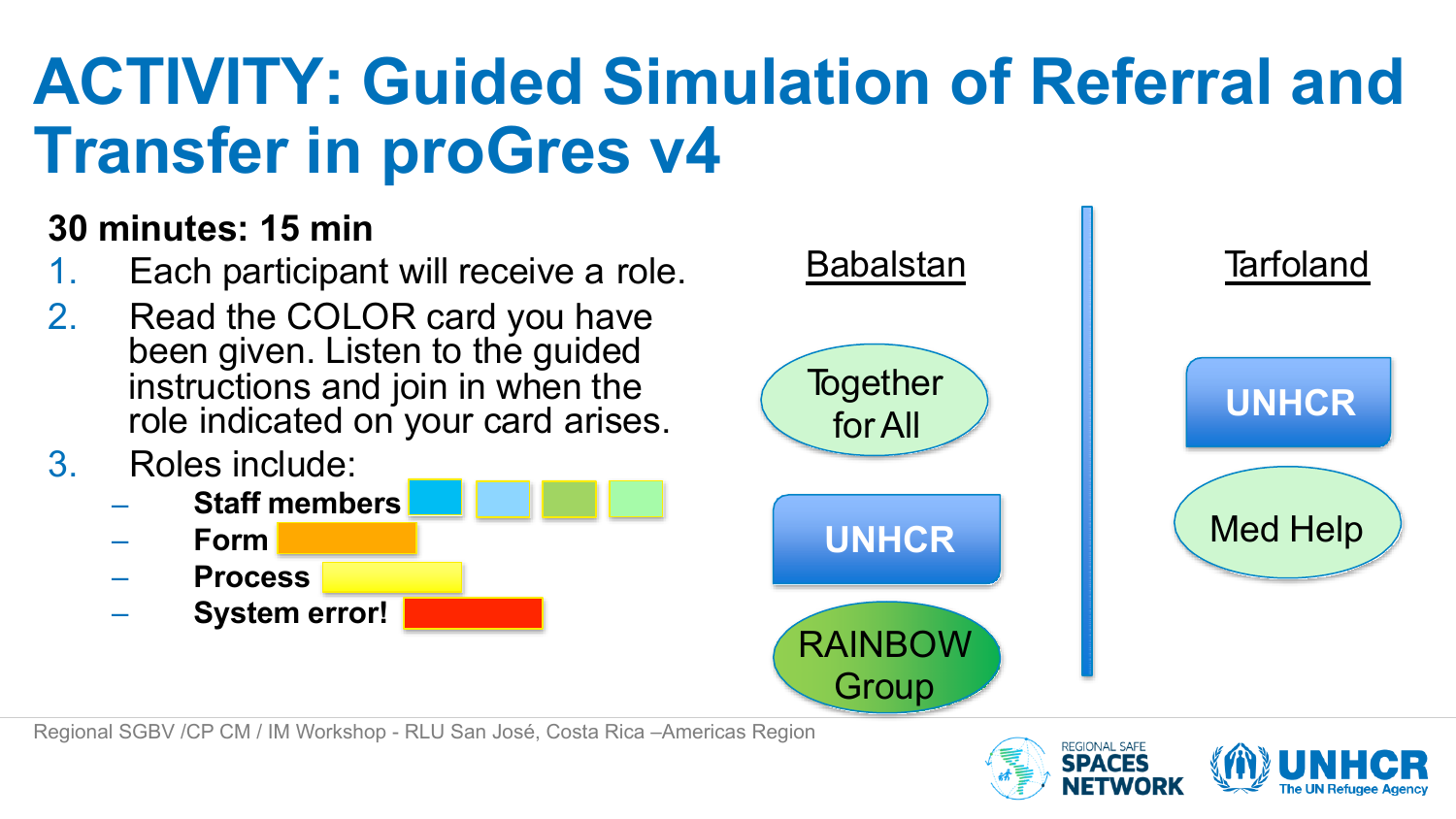# **Simulation Debrief**

- § Some organizations will be using an IM platform. Some will need agreed, paper-based **interagency referral forms**.
- § Inter-agency forms (i.e. intake forms, referral forms, BIA/BID forms, etc.) should be **clarified and agreed upon in a coordinated setting** for parallel use of both paper and electronic versions.
- § **Cross-border case management** without paper files is possible if UNHCR and partners are using proGres v4.
- An IM platform can improve certain aspects of case management. Coordination and communication will still be necessary!

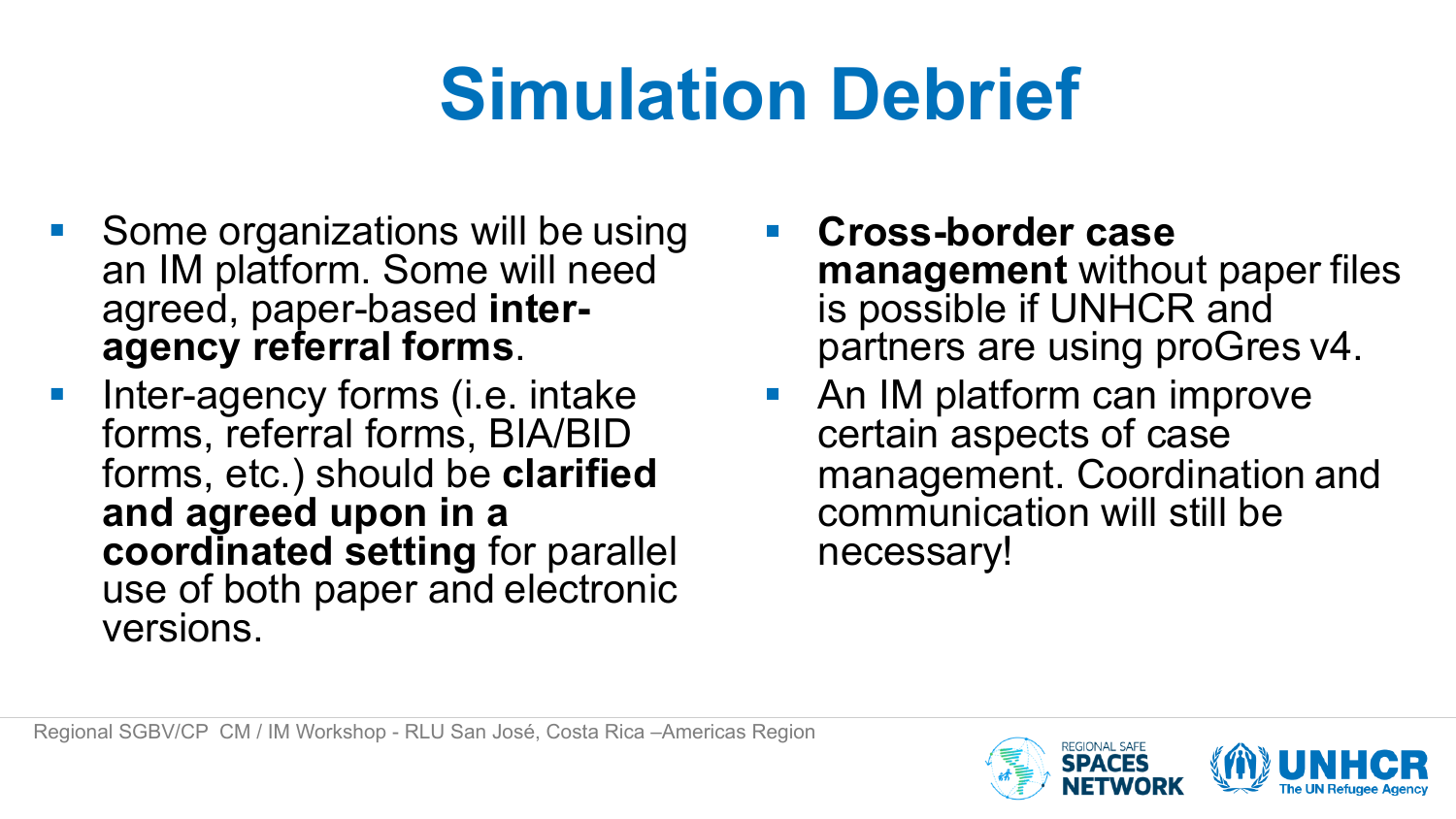## **Coordination and communication**



Regional SGBV/CP CM / IM Workshop - RLU San José, Costa Rica –Americas Region